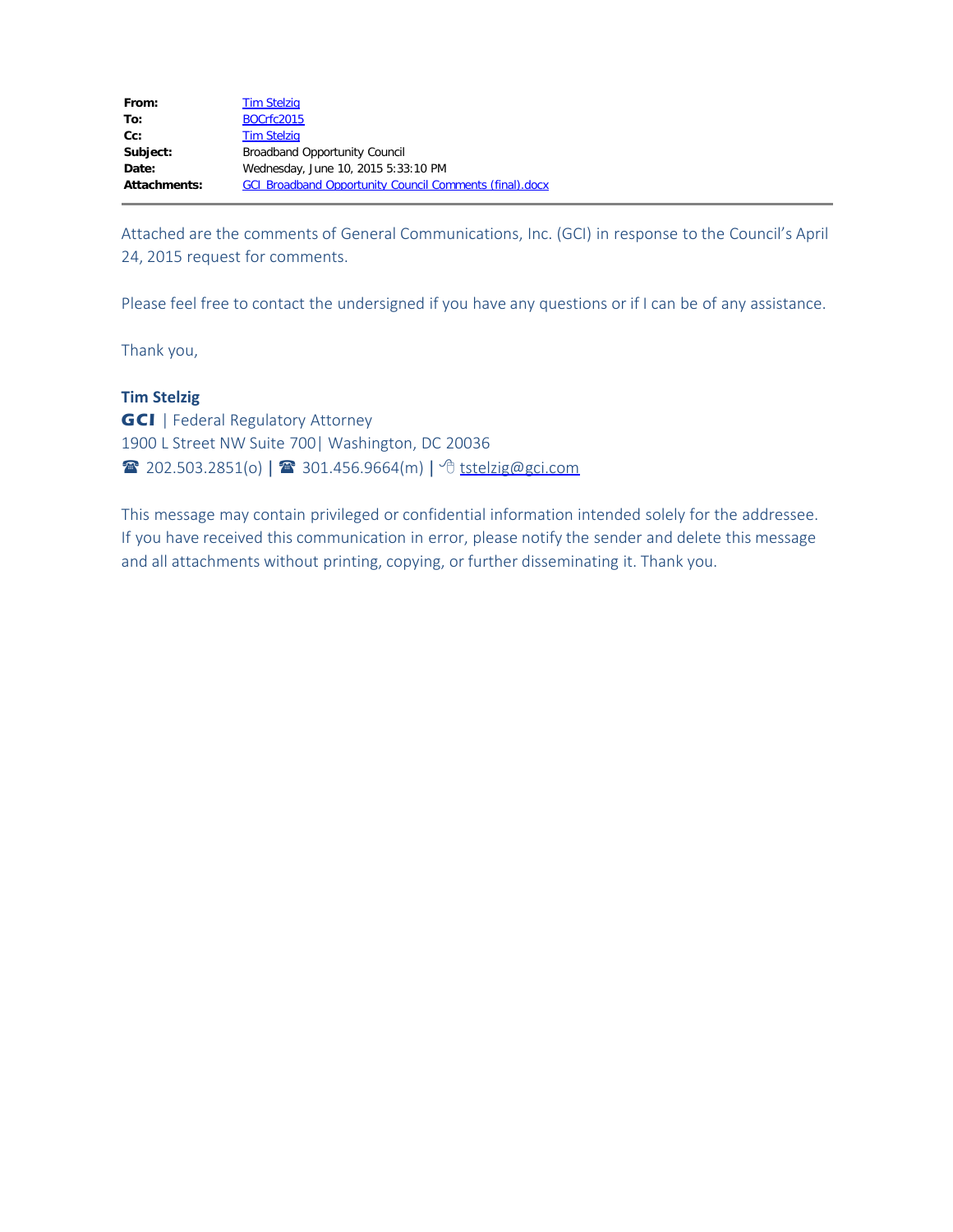# **Before the Rural Utilities Service DEPARTMENT OF AGRICULTURE Washington, D.C. 20036 and National Telecommunications and Information Administration DEPARTMENT OF COMMERCE Washington, D.C. 20230**

| In the Matter of                     |                               |
|--------------------------------------|-------------------------------|
|                                      |                               |
| <b>Broadband Opportunity Council</b> | Docket No. 1540414365-5365-01 |
| Notice and Request for Comment       | <b>RIN 0660-XC019</b>         |
|                                      |                               |

### **COMMENTS OF GENERAL COMMUNICATION, INC.**

General Communication, Inc. ("GCI") appreciates the President's creation of the Broadband Opportunity Council ("Council") and the invitation to comment on ways the federal government can promote investment in broadband infrastructure, including by eliminating barriers to broadband deployment.<sup>[1](#page-1-0)</sup> GCI has significant firsthand experience with federal rules that make it more difficult to deploy broadband, as well as federal programs that have helped incentivize broadband deployment to underserved populations. Based on our experience, we provide concrete and general suggestions to guide the Council's work.

Specifically, as explained in more detail below, we urge the Council to recommend streamlining federal permitting requirements and offer two concrete proposals in this regard. First, the Council should recommend the creation of an application clearinghouse or other process to consolidate and coordinate all the federal permitting required for a single project generally within one week of an application being filed. This would cut down on coordination

 $\overline{\phantom{a}}$ 

<span id="page-1-0"></span><sup>1</sup> Broadband Opportunity Council Notice and Request for Comment, 80 Fed. Reg. 23785 (Apr. 29, 2015) (Request for Comment).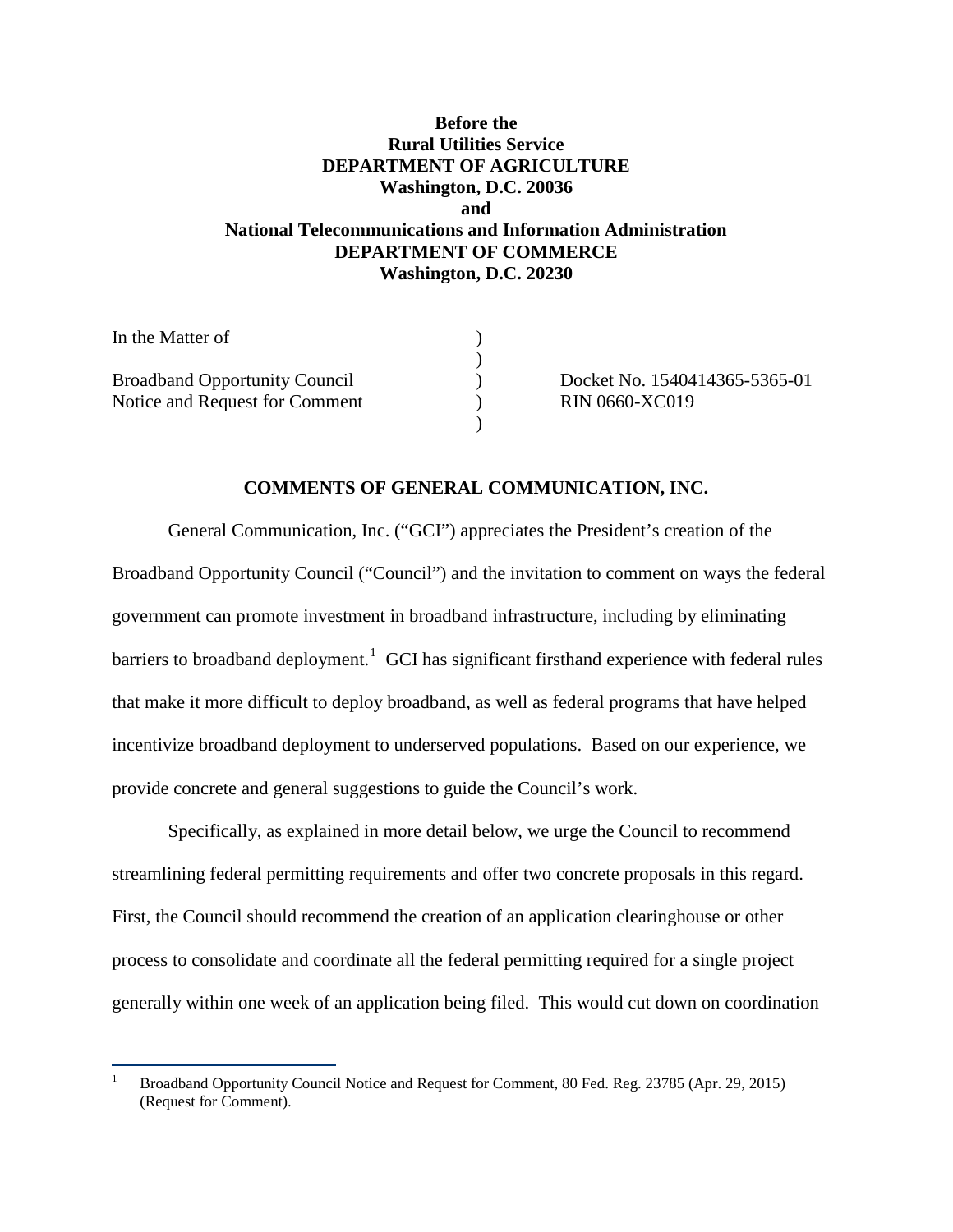delays that often result from multiple federal agencies being involved in approving the same infrastructure project. Second, the Council should recommend exempting activities that normally do not have significant adverse impacts to the environment from the detailed analysis called for by the National Environmental Policy Act (NEPA) and National Historic Preservation Act (NHPA) and possibly other environmental regulations. Expending scarce federal resources and delaying broadband deployment on account of permitting reviews with foregone conclusions is not a good use of taxpayer money and should not delay the benefits of broadband availability. GCI also recommends dedicating a small percentage of New Market Tax Credit (NMTC) allocations each year to projects in the U.S. Arctic, home mostly to Alaska Native communities with limited access to terrestrial-based broadband and 4G LTE wireless services and that have not received any state specific allocations in the last two NMTC funding rounds. Finally, GCI offers some general principles to help guide the Council's work.

#### **I. GCI'S INVESTMENT IN BROADBAND**

Founded in 1979 as a competitive long distance provider, GCI has grown through investment and technological innovation to become the largest communications provider in Alaska, offering an incredibly wide range of communications services, including mobile voice and data, residential and business Internet, terrestrial and satellite backhaul, cable television, broadcast television, and telemedicine and distance learning services. We have consistently proven our ability to adapt state-of-the-art technology to bring new and dramatically improved communications services even to the most remote areas of the state, including many predominantly Native Alaskan communities. From substantial advancements in landline voice services, to mobile voice services, and now to fixed and mobile broadband, GCI has consistently envisioned and accomplished major infrastructure investments to deliver last-mile services to the

2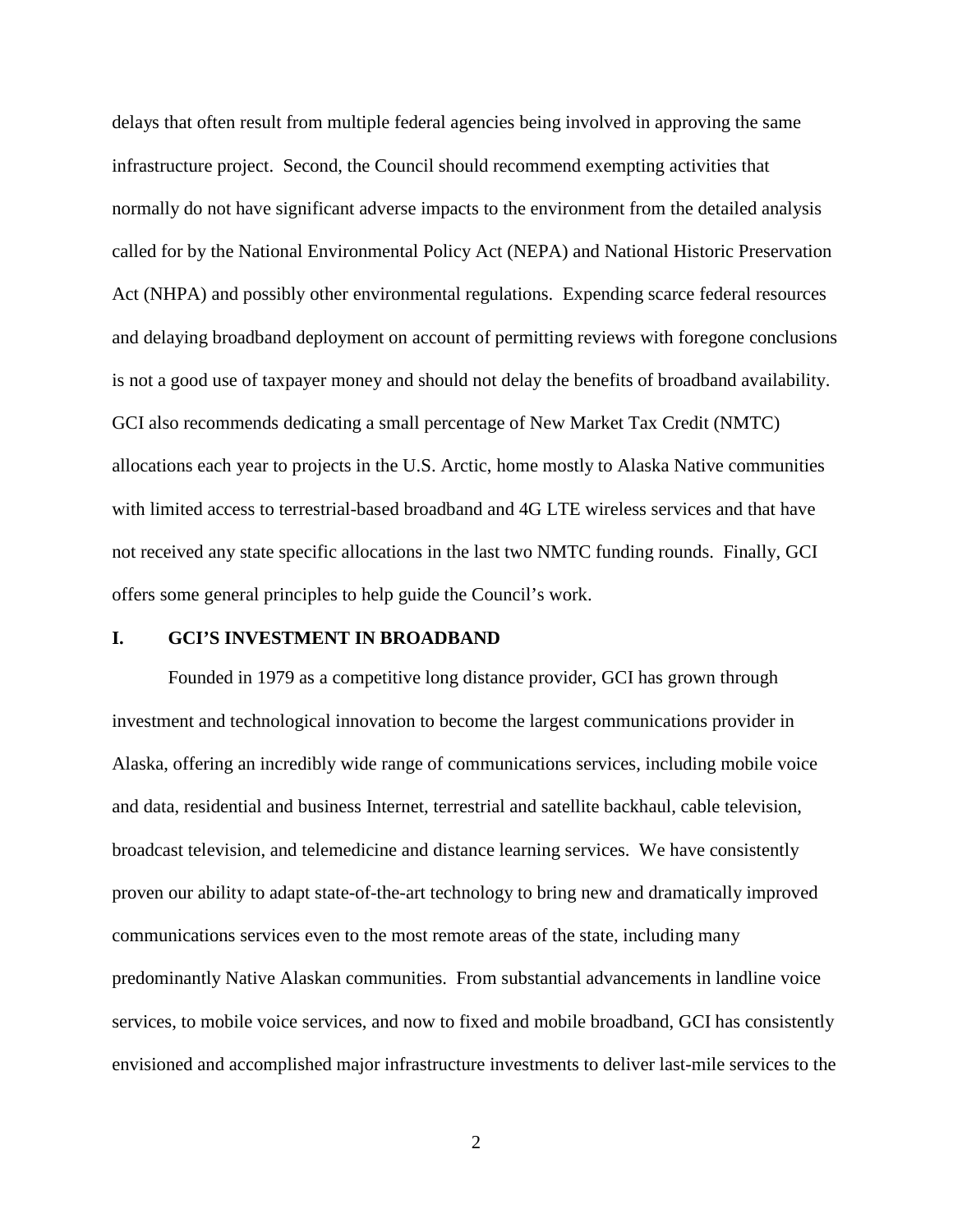region, relying on a variety of middle-mile technologies, including satellite, microwave, and fiber.

GCI has invested well over \$2 billion in capital in Alaska since 1979, almost \$1.4 billion of that in the last decade. GCI's investment, combined with universal service support, enables our customers even in the most remote areas of Alaska to connect with family and friends, to engage in civic activity, to participate in the broader economy, and even more vitally, to receive—and provide for—emergency response, and to receive basic healthcare and educational services which would otherwise be unavailable in their communities. GCI's existing network infrastructure also is a springboard from which we will make additional investments.

#### **II. ADDRESSING REGULATORY BARRIERS TO BROADBAND DEPLOYMENT**

*Request for Comment Question 6: What regulatory barriers exist within the agencies of the Executive Branch to the deployment of broadband infrastructure?*

Expanding access to broadband means deploying communications infrastructure. Unfortunately, the U.S. federal government's restrictions on land use and its stringent permitting requirements complicate providers' efforts to deploy the infrastructure best suited to upgrade or extend communications networks, and far too often raise our costs beyond the point that it no longer is economically rational to expand or upgrade our networks. These restrictions operate as a significant barrier to investment and slow or prevent the delivery of new and improved communications services.

Bringing terrestrial-based broadband to many rural Alaskan communities requires building infrastructure across federal land. The U.S. federal government owns or administers almost 60 percent of the land mass in Alaska, more than 345,000 square miles—an area

3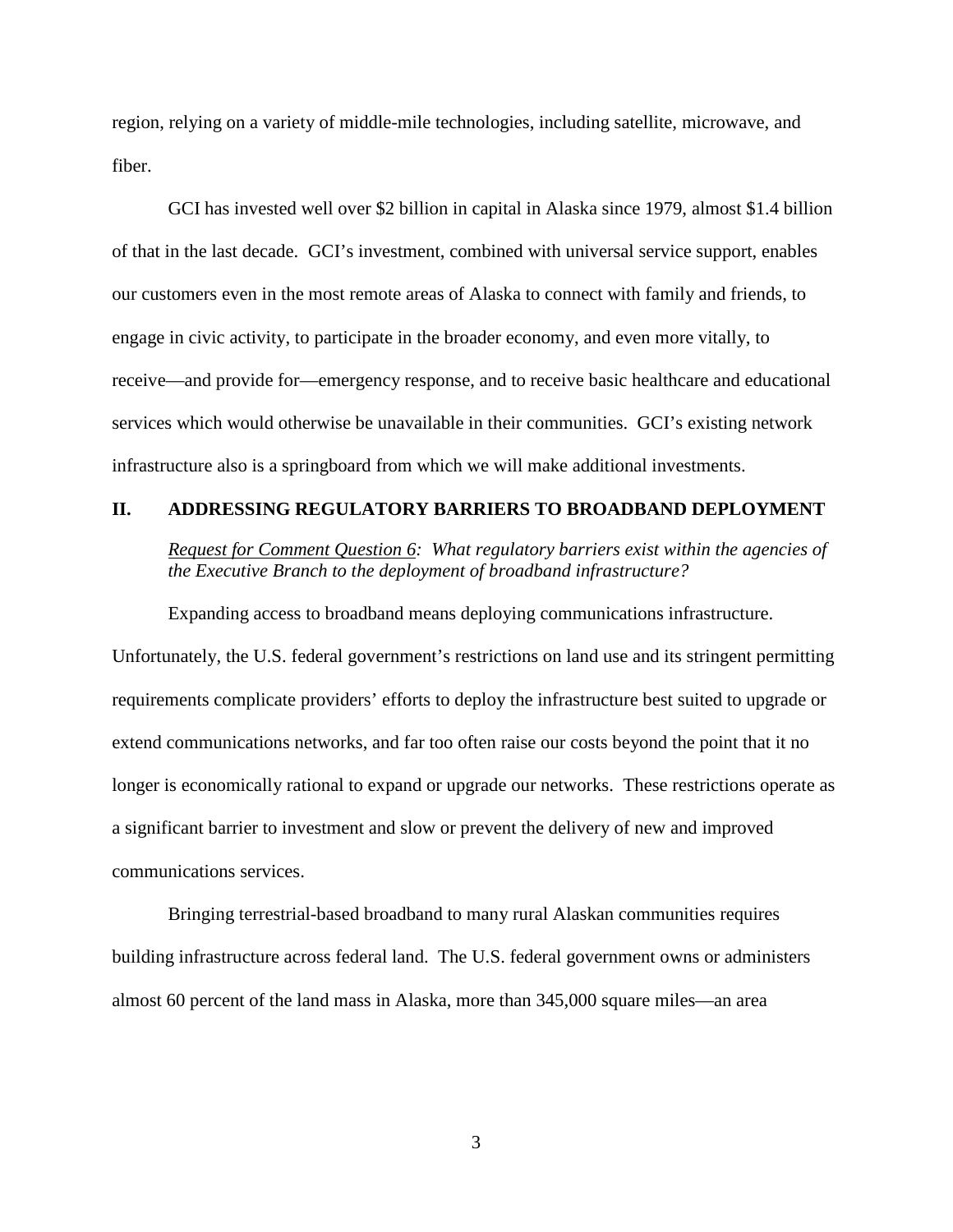significantly larger than the State of Texas. $^2$  $^2$  Numerous federal laws limit human activity in the region, including the Alaska National Interest Lands Conservation Act, the National Wildlife Refuge System Administration Act, The National Wildlife Refuge System Improvement Act of 1997, the Wilderness Act, the Wild and Scenic Rivers Act, the Marine Mammals Protection Act, and the Arctic Refuge Comprehensive Conservation Plan. To the extent these laws allow access in the first place, the federal permitting processes for infrastructure projects on public lands as currently implemented raises costs, creating unpredictability and discouraging investment.

The impact land use restrictions have on broadband deployment can be illustrated by where GCI has deployed fiber in rural Alaska. In 2012, GCI completed the installation of more than 400 miles of fiber between Homer and Levelock in southwest Alaska as part of the TERRA network.<sup>[3](#page-4-1)</sup> This fiber also connects the communities of Pedro Bay, Kokhanok, Igiugig, Newhalen, Iliamna, Nondalton and Port Alsworth. This feat was possible because the route between these communities primarily traverses state and wholly-owned Alaska Native land, and the state's environmental permitting regulations and other applicable requirements—while more than adequate to protect the natural environment—also made it economically feasible for GCI to install middle-mile fiber.

There is no shortage of technical and economic barriers to deploying broadband in the remote areas of Alaska. The construction season is short, communities throughout much of the state are located hundreds of miles from the nearest roads and power grid, and weather-induced

<span id="page-4-0"></span> $\overline{c}$ <sup>2</sup> Based on GCI's analysis, the federal government owns or manages approximately 59.2% of the land in Alaska (345,170 square miles of the state's 582,988 total square miles). *See* Alaska Department of Natural Resources, Information Resource Management, *General Land Status - January 2015 - All Attributes - Clipped to 1:63,360 Coastline* (Jan. 2015), *at* http://dnr.alaska.gov/mdfiles/gls\_ac.html.

<span id="page-4-1"></span><sup>&</sup>lt;sup>3</sup> TERRA is GCI's innovative and transformational middle-mile broadband network that brings terrestrial fiber and microwave-based communications services to 73 communities in rural Alaska.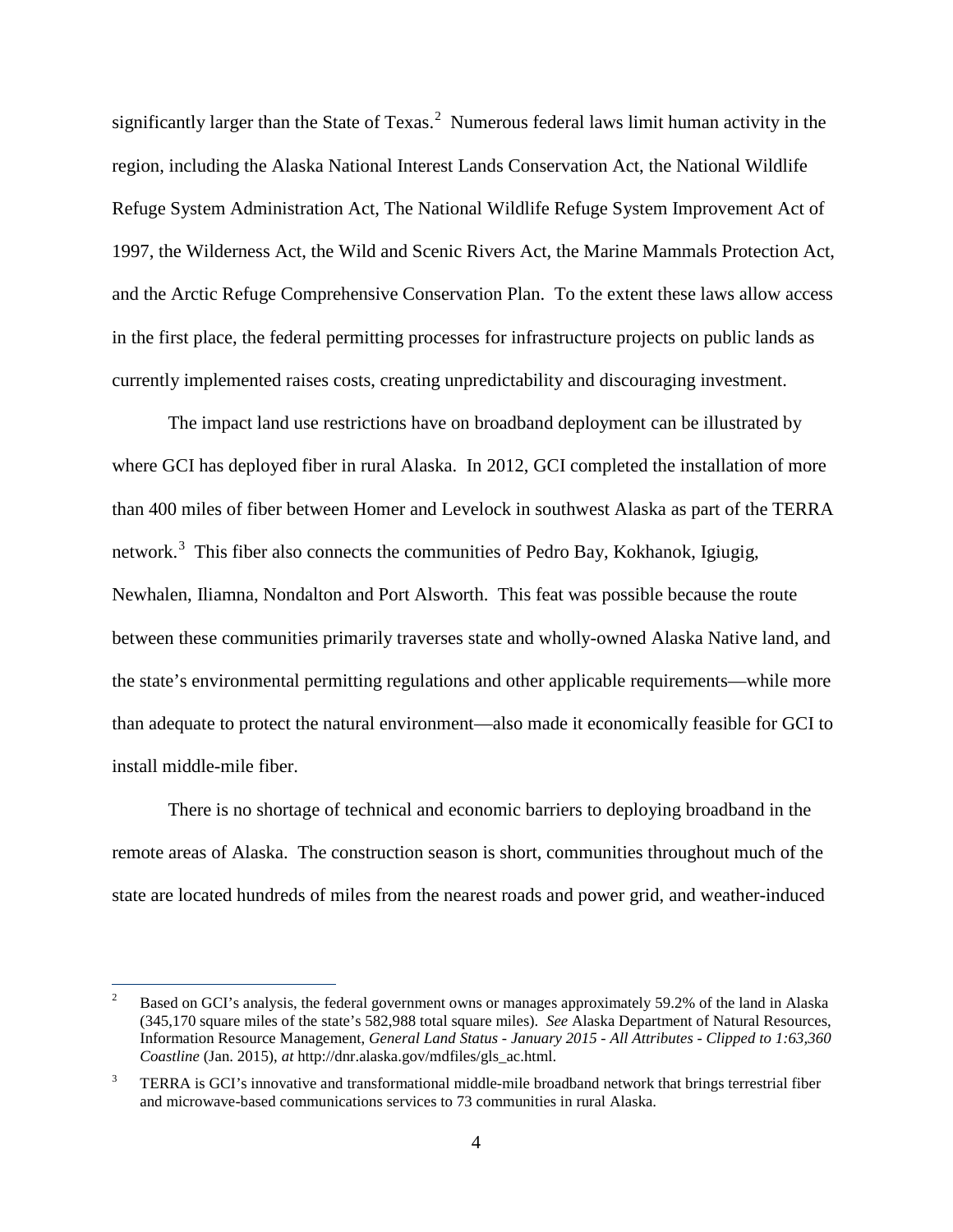challenges are pervasive.<sup>[4](#page-5-0)</sup> While GCI has developed significant expertise in overcoming weather-related challenges, in overland locations where fiber deployment may be technologically sustainable, a primary reason there is not more fiber in the TERRA network and in other remote areas of the state is that federal permitting requirements generally raise the costs of fiber deployment sufficiently that the project becomes infeasible. If GCI had faced the same permitting obstacles on the route between Homer and Levelock that apply on federal land, GCI almost certainly would not have been able to deploy fiber on this route.

GCI would welcome greater practical opportunities to deploy fiber to additional communities. However, unless and until the federal government significantly streamlines its permitting processes, additional deployment of middle-mile fiber in the remote areas of Alaska will be limited. Much of the land between Alaskan communities is owned or administered by the federal government and is devoid of roads, electric utility lines, pipelines, or any other lateral infrastructure in which or to which fiber optic lines could be embedded or attached. Moreover, even if ice scour and other challenges could be overcome, submarine cable at most only will connect coastal communities to fiber. Thus, unless federal environmental regulations are significantly streamlined, most of the people and businesses in the remote areas in Alaska will need to continue relying on other technologies for their broadband connectivity. While those

<span id="page-5-0"></span><sup>4</sup> For example, 80 miles of the Dalton Highway—the only road to Prudhoe Bay and the corridor for terrestrial communications to the North Slope oil fields—has been closed for most of the past two weeks after the spring thaw caused massive flooding that washed away large sections of the roadway. Alex DeMarban, *Flood-Damaged Dalton Highway Will Reopen Friday Morning*, Alaska Dispatch News (June 4, 2015), [http://www.adn.com/article/20150604/flood-damaged-dalton-highway-will-reopen-friday-morning.](http://www.adn.com/article/20150604/flood-damaged-dalton-highway-will-reopen-friday-morning) This, after the highway was also closed for a significant part of April because ice overflow and water from the Sagavanirktok River made the highway impassible. Laurel Andrews, *Dalton Highway 'An Ice Sheet' as Alaska Gov. Walker Declares Disaster*, Alaska Dispatch News (Apr. 8, 2015), [http://www.adn.com/article/20150408/dalton-highway-ice-sheet-alaska-gov-walker-declares-disaster.](http://www.adn.com/article/20150408/dalton-highway-ice-sheet-alaska-gov-walker-declares-disaster) As challenging as this situation is, it is more challenging to deploy terrestrial broadband services where there are no roads, which is true throughout much of the State of Alaska.

-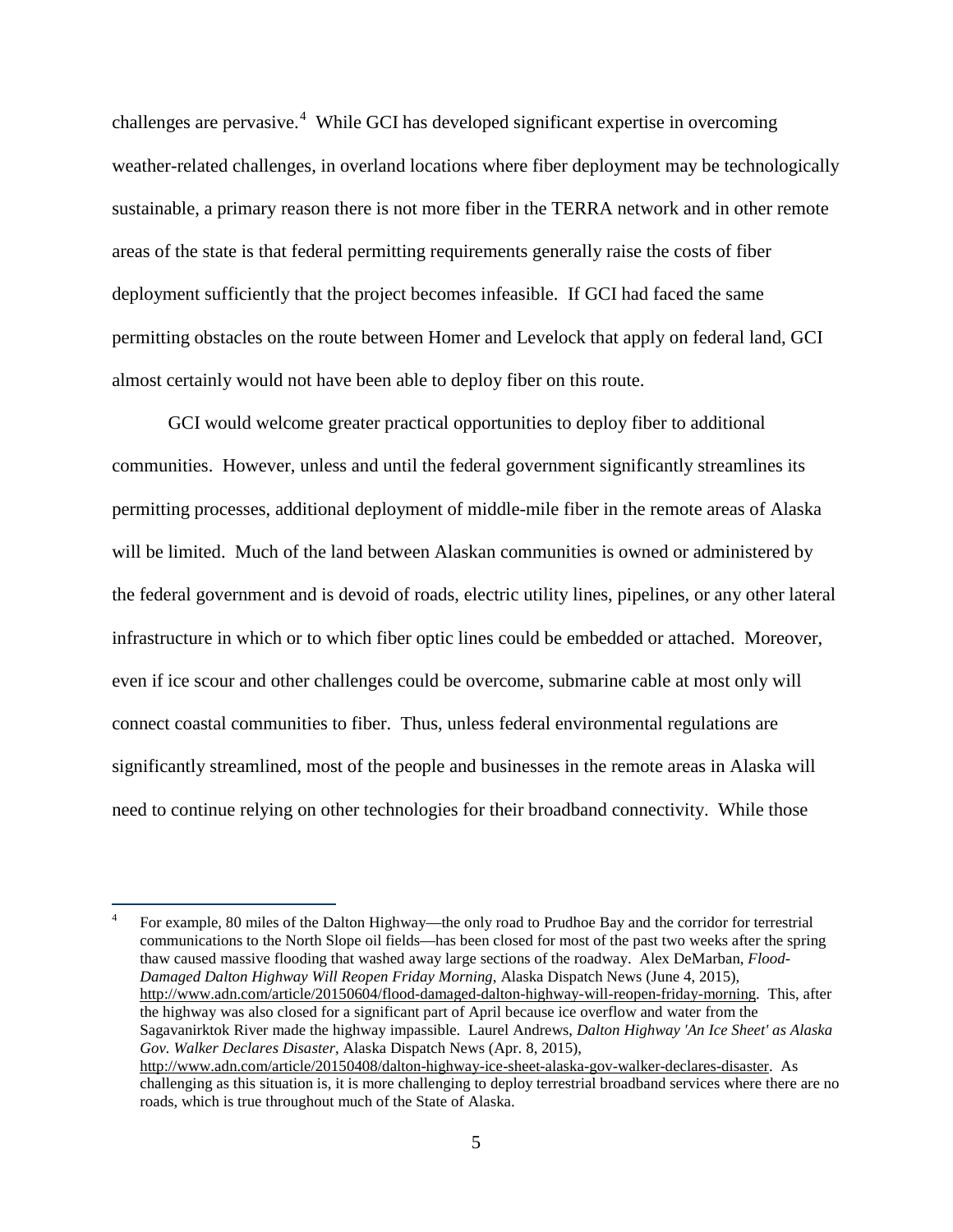technologies deliver suitable performance, and some deliver low latencies not available on satellite, none offers the practically infinite capacity of fiber.

We recognize that the federal government has already taken some steps to reduce the barriers federal permitting processes pose for broadband deployment. In June 2012, President Obama issued an Executive Order to streamline the permitting process for infrastructure projects on public lands.<sup>[5](#page-6-0)</sup> This Executive Order established a working group of multiple federal agencies that studied this issue and made certain improvements, including better identifying federal points of contact to lease antenna space on federal buildings, developing templates for common application forms and master contracts such as for leasing rooftops for antenna siting, and other efforts.<sup>[6](#page-6-1)</sup> In addition, on January 21, 2015, President Obama issued an Executive Order that establishes a committee that will provide guidance on prioritizing federal activities while the United States is the Chair of the Arctic Council and calls for a report that will make recommendations for increasing the efficiency of inter-agency coordination.<sup>[7](#page-6-2)</sup>

GCI appreciates and supports the progress that has been made to date. We emphasize, however, that bringing new and improved communications technologies to the remote areas of Alaska requires more. Sensible recommendations for reform do not make a difference in the lives of Alaskan residents and businesses until they are translated into concrete actions. Two such concrete actions that could significantly reduce the economic drag of existing permitting requirements are:

t

<span id="page-6-0"></span><sup>5</sup> *See* Exec. Order 13616, *Accelerating Broadband Infrastructure Deployment*, 77 Fed. Reg. 36903 (June 12, 2012), *at* [http://www.gpo.gov/fdsys/pkg/FR-2012-06-20/pdf/2012-15183.pdf.](http://www.gpo.gov/fdsys/pkg/FR-2012-06-20/pdf/2012-15183.pdf)

<span id="page-6-1"></span><sup>6</sup> *See* Broadband Deployment on Federal Property Working Group, *Implementing Executive Order 13616: Progress on Accelerating Broadband Infrastructure Deployment* (Aug. 2013) (*Implementing Executive Order 13616 Report*), *at* http://www.whitehouse.gov/sites/default/files/microsites/ostp/ broadband\_eo\_implementation.pdf.

<span id="page-6-2"></span><sup>7</sup> *See* Exec. Order 13689, 80 Fed. Reg. 4191 (Jan. 21, 2015), *at* http://www.whitehouse.gov/the-pressoffice/2015/01/21/executive-order-enhancing-coordination-national-efforts-arctic.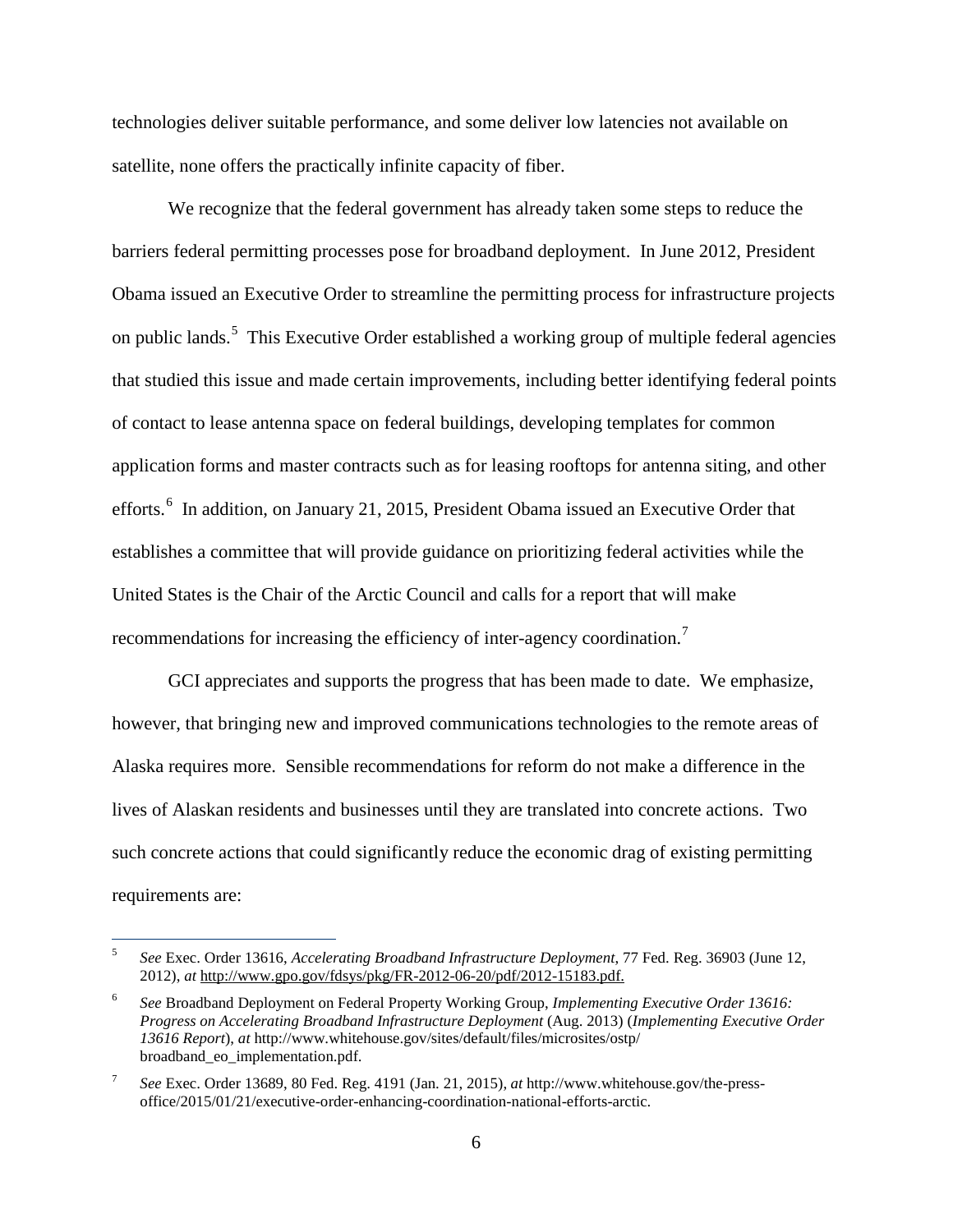<span id="page-7-0"></span>*First*, interagency coordination should be institutionalized so that a single agency and department can be selected to consolidate and coordinate all the permitting required for a specific project generally within one week of an application being filed. This could be accomplished by creating an application clearinghouse and/or interagency council of all entities that potentially have jurisdiction to approve an infrastructure project. However achieved, applications should quickly be assigned to a project-specific interagency team with an agreed-upon timeline that includes key milestones for all federal permits and reviews.<sup>[8](#page-7-1)</sup> Many middle mile projects cross land or water within the jurisdiction of more than one federal agency, especially in Alaska where the distances involved can be immense.<sup>[9](#page-7-2)</sup> Broadband providers therefore must obtain federal permits from multiple agencies. Because each agency can have its own permitting requirements, broadband providers do not know what information will be required to obtain approval for a project until a lead agency is selected. Consolidating environmental review can help set expectations and improve the synchronization of multiple federal review processes.

The creation of a clearinghouse or other process to institutionalize interagency coordination could significantly shorten the time between the submission of an application and final approval.

*Second*, activities that normally do not have significant adverse impacts to the environment should be exempt from the detailed analysis called for by the National

-

<span id="page-7-1"></span><sup>8</sup> *See* Steering Committee on Federal Infrastructure Permitting and Review Process Improvement, *Implementation Plan for the Presidential Memorandum on Modernizing Infrastructure Permitting* (May 2014), *at* http://www.permits.performance.gov/pm-implementation-plan-2014.pdf; *see also* Council on Environmental Quality, Executive Office of the President, and Advisory Council on Historic Preservation, *NEPA and NHPA - A Handbook for Integrating NEPA and Section 106* (Mar. 2013), *at* http://www.whitehouse.gov/sites/default/files/nepa\_and\_nhpa\_handbook.pdf.

<span id="page-7-2"></span><sup>9</sup> *See Implementation Plan for the Presidential Memorandum on Modernizing Infrastructure Permitting*, *supra* not[e 8,](#page-7-0) at 7 ("Over time, these legal and regulatory requirements have resulted in more than 35 distinct permitting and review responsibilities across more than 18 Federal agencies and bureaus, implemented by staff at headquarters and hundreds of regional and field offices.").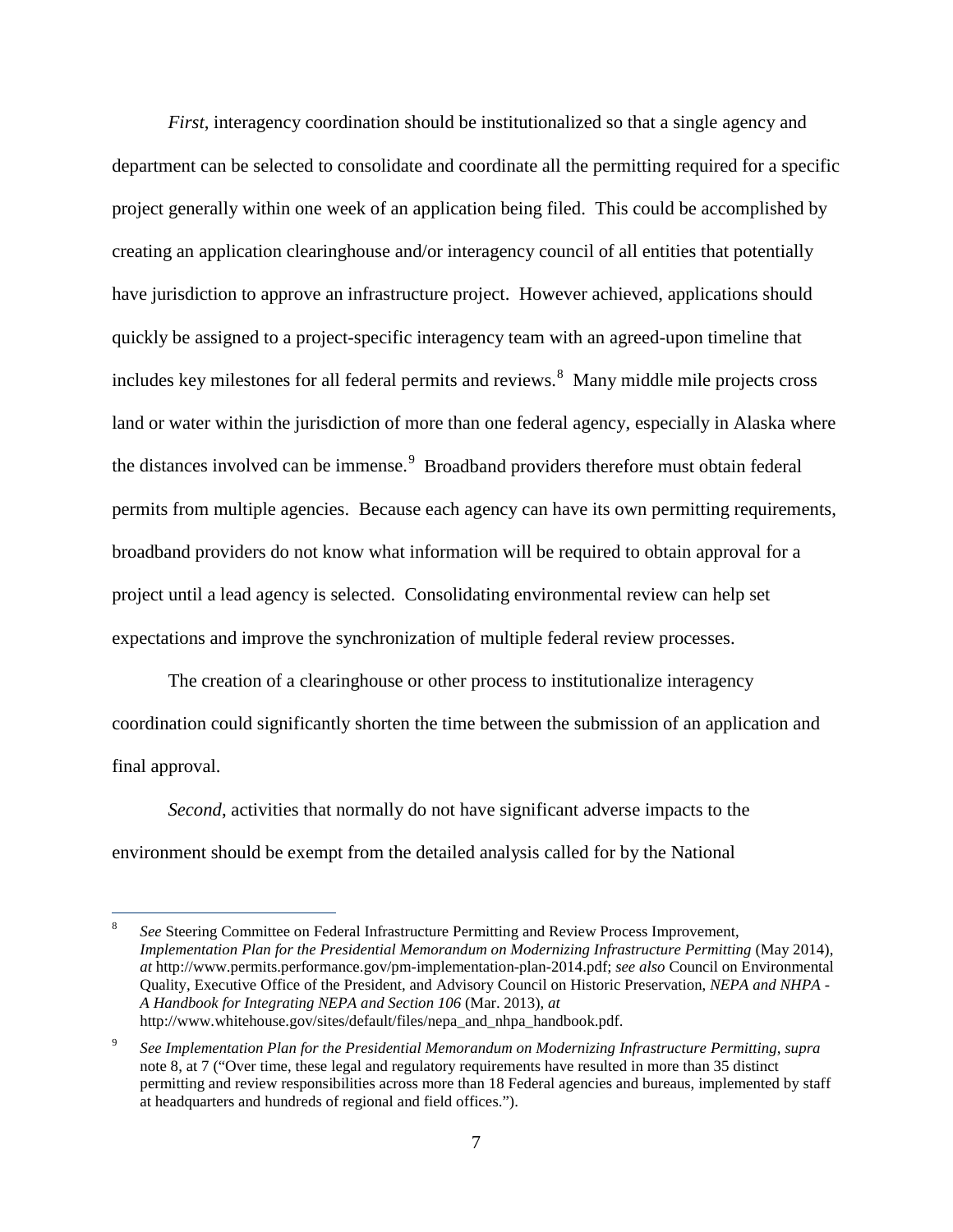Environmental Policy Act (NEPA) and National Historic Preservation Act (NHPA) and possibly other environmental regulations.<sup>[10](#page-8-0)</sup> For example, attaching new wires to existing utility poles, <sup>[11](#page-8-1)</sup> or burying fiber optic cable and other infrastructure in a previously disturbed right-of-way (*e.g.*, roadway or road shoulders) is highly unlikely to adversely impact the environment or historic properties—including those of cultural and religious importance to Alaska Native people. The Council should recommend adding these and other low-impact activities as exclusions in the FCC's Programmatic Agreement and other programmatic agreements as doing so could streamline permitting requirements and help ensure that agencies' resources are used efficiently.<sup>12</sup> Reducing the costs and delays of federal permitting, while maintaining a fair, factbased review process, will reduce uncertainty and facilitate investment in broadband.

# **III. PROMOTING PUBLIC AND PRIVATE INVESETMENT IN BROADBAND[13](#page-8-3)**

*Request for Comment Question 13: What changes in Executive Branch agency regulations or program requirements could incentivize last mile investments in rural areas and sparsely populated, remote parts of the country?* 

<span id="page-8-0"></span> $10\,$ <sup>10</sup> The Broadband Deployment on Federal Property Working Group has stated it is working on a list of broadband activities to be exempted from Section 106 consultation. *See Implementing Executive Order 13616 Report* at 11.

<span id="page-8-1"></span><sup>&</sup>lt;sup>11</sup> The FCC recently adopted a similar limited exclusion from the historical preservation review process under Section 106 of NHPA. *See Acceleration of Broadband Deployment by Improving Wireless Facilities Siting Policies*, Report & Order, WT Docket Nos. 13-238, 11-59, 13-32, FCC 14-153 para. 27 (Oct. 2014), *at* https://apps.fcc.gov/edocs\_public/attachmatch/FCC-14-153A1.pdf (excluding from the Section 106 review wireless antenna collocations that meet the following conditions: (1) the antenna and any associated equipment, when measured together with any other wireless deployments on the same structure, meet specified size limitations; (2) the deployment will involve no new ground disturbance; (3) the deployment is not inside the boundary of a historic district, or within 250 feet of the boundary of a historic district; (4) and is not located on a structure that is a designated National Historic Landmark or is listed in or eligible for listing in the National Register; and (5) is not the subject of a pending complaint alleging adverse effect on historic properties).

<span id="page-8-2"></span><sup>12</sup> *See* 47 C.F.R. Part 1, App. B, Nationwide Programmatic Agreement for the Collocation of Wireless Antennas (Collocation Agreement); 47 C.F.R. Part 1, App. C, Nationwide Programmatic Agreement Regarding the Section 106 National Historic Preservation Act Review Process.

<span id="page-8-3"></span><sup>&</sup>lt;sup>13</sup> Our response to this question also is relevant to Subsection F (Issues Related to Vulnerable Communities and Communities with Limited or No Broadband) and Subsection G (Issues Specific to Rural Areas) of the Request for Comment.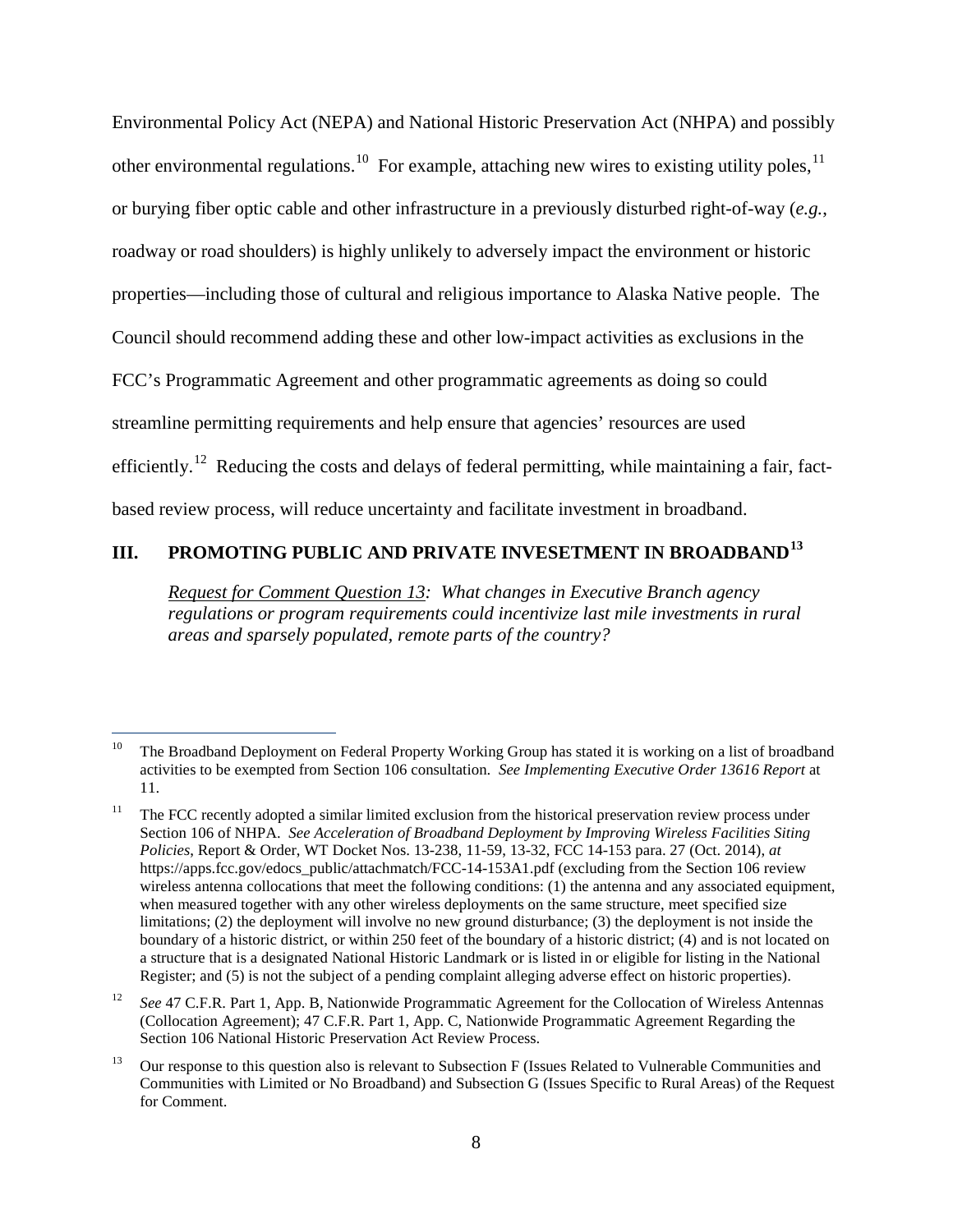GCI urges the Council to support revisions to the New Markets Tax Credit (NMTC)

Program that would help spur investment in new telecommunications infrastructure in the U.S.

Arctic, which by most measures is by far the most sparsely populated and remote part of the

<span id="page-9-5"></span>country.[14](#page-9-0) Making such a change now, during Secretary of State Kerry's two-year Chairmanship

of the Arctic Council, would provide international leadership and signal U.S. commitment to the

region.<sup>[15](#page-9-1)</sup> Such action would also support and advance the Administration's Arctic policy, built

on a recognition that "[t]he United States is an Arctic Nation with broad and fundamental

interests in the Arctic Region."<sup>[16](#page-9-2)</sup>

Alaska's overall population density is the lowest in the nation  $-1.2$  persons per square

mile,<sup>[17](#page-9-3)</sup> compared to 103.8 persons per square mile in the Lower  $48<sup>18</sup>$  $48<sup>18</sup>$  $48<sup>18</sup>$  Densities in the Arctic are

substantially lower still. For example, the North Slope Borough comprises a total land area of

<span id="page-9-0"></span><sup>14</sup> <sup>14</sup> As used herein, "Arctic" and the "Arctic region" refer to the area defined by Congress in ARPA. *See* Arctic Research and Policy Act of 1984, Pub. L. No. 98-373, Title I, § 112, 98 Stat. 1248 (1984), *codified at* 15 U.S.C. § 4111 ("As used in this chapter, the term 'Arctic' means all United States and foreign territory north of the Arctic Circle and all United States territory north and west of the boundary formed by the Porcupine, Yukon, and Kuskokwim Rivers; all contiguous seas, including the Arctic Ocean and the Beaufort, Bering, and Chukchi Seas; and the Aleutian chain.").

<span id="page-9-1"></span><sup>&</sup>lt;sup>15</sup> The Arctic Council is the primary intergovernmental forum for addressing issues related to the Arctic Region. The members of the Arctic Council include the eight countries with territory above the Arctic Circle (Canada, Denmark, Finland, Iceland, Norway, Sweden, the Russian Federation, and the United States) plus six Permanent Participants (PP) groups representing the indigenous people of the Arctic, which include Aleut International Association, Arctic Athabaskan Council, Gwich'in Council International, Inuit Circumpolar Council, Russian Arctic Indigenous Peoples of the North, and Saami Council. *See generally* http://www.arcticcouncil.org/index.php/en/ (Arctic Council website).

<span id="page-9-2"></span><sup>16</sup> *See* The White House, *National Strategy for the Arctic Region*, at 2 (May 2013), at http://www.whitehouse.gov/sites/default/files/docs/nat\_arctic\_strategy.pdf (quoting the National Security Strategy (2010) and explaining that the United States seeks in the Arctic "to meet our national security needs, protect the environment, responsibly manage resources, account for indigenous communities, support scientific research, and strengthen international cooperation on a wide range of issues"—all goals that could be more readily achieved with widespread broadband availability in the Arctic); *see also* The White House, *Implementation Plan for the National Strategy for the Arctic Region* (Jan. 2014), at http://www.whitehouse.gov/sites/default/files/docs/ implementation\_plan\_for\_the\_national\_ strategy\_for\_the\_arctic\_region\_-\_fi....pdf.

<span id="page-9-3"></span><sup>17</sup> *See* U.S. Census Bureau, *Statistical Abstract of the United States: 2012*, Table 14. State Population—Rank, Percent Change, and Population Density: 1980 to 2010, at <http://www.census.gov/compendia/statab/2012/tables/12s0014.pdf> (last visited Dec. 2, 2014).

<span id="page-9-4"></span><sup>18</sup> *See* United States Census Bureau, Population Density for States and Puerto Rico, July 1, 2009, *at* http://www.census.gov/popest/gallery/maps/popdens-2009.html (last visited January 17, 2012).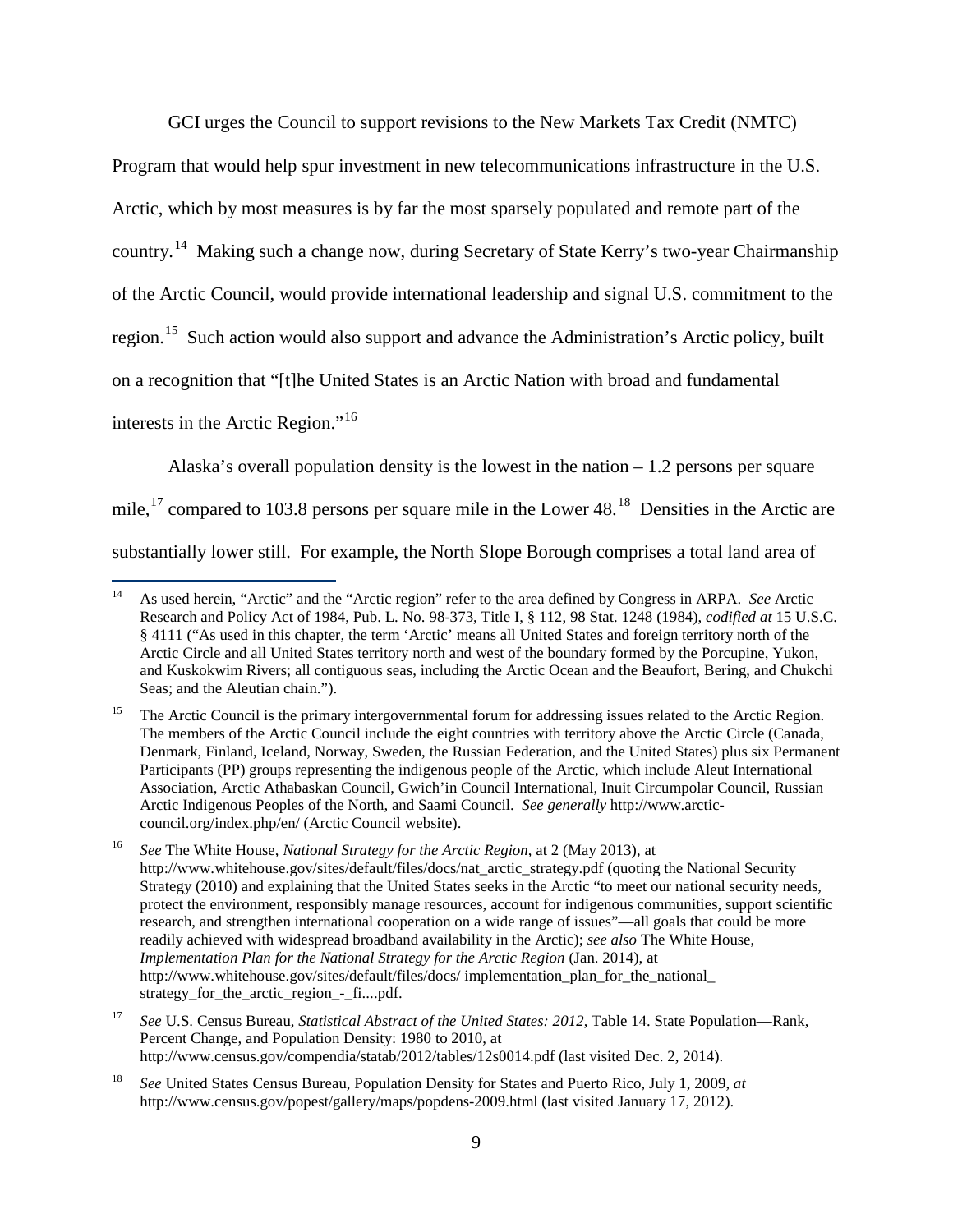88,695 square miles and is home to only 9,686 residents – just 0.1 person per square mile, or one-thousandth of the overall density of the Lower 48.[19](#page-10-0) Many Arctic communities are extremely tiny, with residents numbering in the tens to hundreds. Some communities that appear on Arctic maps, such as Umiat, are better described as mining camps with a rotating crew of seasonal workers than a community with permanent residents.<sup>[20](#page-10-1)</sup>

Congress established the NMTC Program in 2000 to spur new or increased investments in operating businesses and real estate projects located in low-income communities. The program drives investment capital to low-income communities by permitting individual and corporate investors to receive a tax credit against their Federal income tax return in exchange for making equity investments in financial institutions called Community Development Entities (CDEs), which in turn must use substantially all of the qualifying investments to make investments in qualified businesses located in low income communities.<sup>21</sup> "Since the NMTC Program's inception, the Community Development Financial Institutions (CDFI) Fund has made 836 awards allocating a total of \$40 billion in tax credit authority to CDEs through a competitive application process."<sup>[22](#page-10-3)</sup>

GCI has already demonstrated that the NMTC program can multiply public investment dollars by making it possible for broadband providers to invest in new infrastructure in the Arctic. To date, GCI has relied on New Market Tax Credit support for three projects north of the

<span id="page-10-0"></span><sup>19</sup> <sup>19</sup> *See* United States Census Bureau, State & County QuickFacts, North Slope Borough, Alaska, *at* <http://quickfacts.census.gov/qfd/states/02/02185.html> (last visited Dec. 2, 2014).

<span id="page-10-1"></span><sup>20</sup> *See, e.g.,* Ukpeaġvik Iñupiat Corporation, *Umiat Camp and Airfield, Alaska* (last visited Nov. 26, 2014) (stating that Umiat Camp is closed for the rest of the summer); Linc Energy, *Exploring Umiat*, <http://lincenergyumiat.com/> (last visited Nov. 26, 2014) (describing the construction and maintenance of a 150 person camp at Umiat for the 2012-13 winter oil drilling season).

<span id="page-10-2"></span><sup>21</sup> U.S. Dept. of the Treasury, Community Development Financial Institutions Fund, *New Market Tax Credit Program*, *at* http://www.cdfifund.gov/what\_we\_do/programs\_id.asp?programID=5.

<span id="page-10-3"></span><sup>&</sup>lt;sup>22</sup> *Id.* (stating that "[t]his \$40 billion includes \$3 billion in Recovery Act Awards and \$1 billion of special allocation authority to be used for the recovery and redevelopment of the Gulf Opportunity Zone").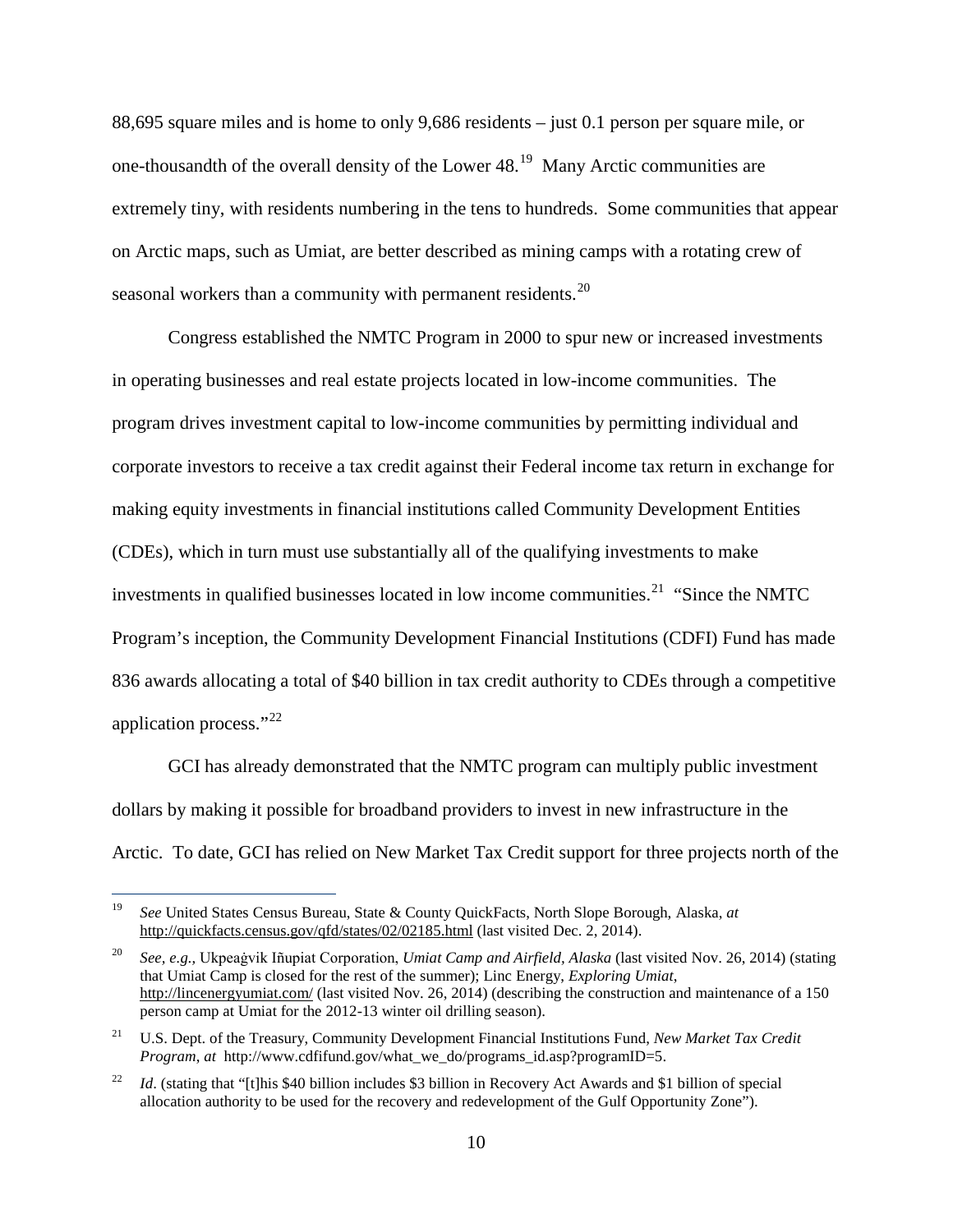Arctic boundary defined by the Arctic Research and Policy Act of 1984,<sup>[23](#page-11-0)</sup> each of which has had tangible community and economic development benefits for Alaskans (most of whom are Alaska Natives) living in some of the most low-income and remote areas of the country. Without this support, GCI could not have justified its multi-million dollar investments in TERRA expansions to several Arctic communities, which now have terrestrial-based Internet access service.

Despite a proven track record of NMTC allocations being put to use quickly, efficiently, and successfully, Alaska did not receive any state specific allocations in the last two funding rounds. There are currently two Alaska CDEs with applications pending in the 2014 round, both of whom are ready, willing, and able to deploy NMTC financing in the Arctic. If GCI obtained NMTC financing, at a minimum it could extend the TERRA network to other Arctic communities in the Northwest Arctic Borough near Kotzebue—shovel-ready projects that could move ahead immediately if supported by the NMTC program.

To ensure the NMTC program will continue to bring economic development to the Arctic, GCI urges NTIA to support a small but important structural change to this program. Specifically, GCI recommends statutory changes that would designate five percent of the annual NMTC authority for projects that are located above the ARPA boundary. Investing five percent of the annual NMTC allocations in the Arctic would build upon the success of other federal programs that have supported Arctic Communities. For instance, last year the FCC conducted the Tribal Mobility Fund Phase I reverse auction through which the Commission is distributing almost \$40 million in Universal Service support to provide 3G or 4G services in communities above the ARPA boundary.<sup>[24](#page-11-1)</sup> The revisions to the NMTC program proposed above would work

<span id="page-11-0"></span><sup>23</sup> See supra note [14.](#page-9-5)

<span id="page-11-1"></span><sup>24</sup> *See*, *e.g.*, *Tribal Mobility Fund Phase I Auction Closes – Winning Bidders Announced for Auction 902*, Public Notice, DA 14-263 (2014), *at* http://hraunfoss.fcc.gov/edocs\_public/attachmatch/DA-14-263A1.pdf.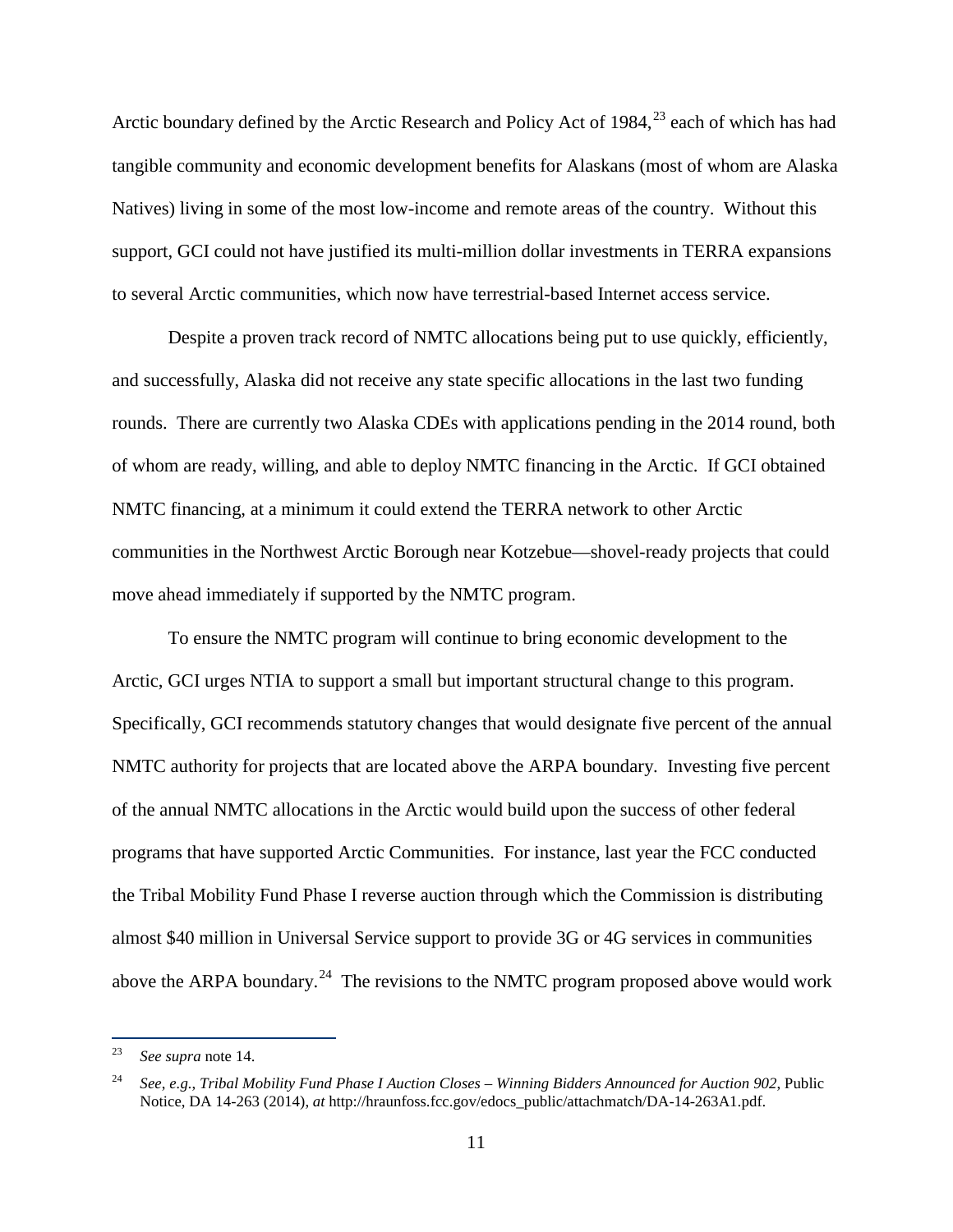in concert with other initiatives to ensure that Arctic communities are obtaining the investments they need to prosper economically.

## **IV. ISSUES SPECIFIC TO RURAL AREAS**

*Question 25: Would spurring competition to offer broadband service in rural areas expand availability and, if so, what specific actions could Executive Branch agencies take in furtherance of this goal?*

*Question 26: Because the predominant areas with limited or no broadband service tend to be rural, what specific provisions should Executive Branch agencies consider to facilitate broadband deployment and adoption in such rural areas?* 

With our more than 30 years of experience deploying sustainable infrastructure in the

most remote areas of the United States, GCI has a deep understanding that coordination, realistic

planning, and federal support programs are keys to sustainable growth in the extremely low

density areas of Alaska that also pose technical and engineering challenges to deploying

broadband infrastructure.<sup>25</sup> Set forth below are several important principles that we believe

should guide the Council's evaluation of the record in this proceeding and the Council's

recommendations, particularly as relates to its evaluation of public-private partnerships.

• *Recognize the diversity of rural America*. The Council should avoid recommending onesize fits all solutions to solve the broadband availability gap in rural America. Investing in economically sustainable broadband infrastructure needs to take account of local conditions from a business perspective and an engineering perspective. Variation in the size of the addressable market, including aggregated regional demand, the distance from existing fiber, whether the terrain is flat or mountainous, rocky or wetland, what permitting challenges are present, and hundreds of other factors determine whether particular strategies for deploying broadband are sustainable in a particular market. A successful strategy to provide sustainable broadband service to remote areas with extremely low density and challenging engineering hurdles such as those found in the remote areas of Alaska (including lack of roads and electric power, a short construction season, and instable land surfaces caused by conditions related to permafrost), may be quite different than strategies that may be viable in denser rural areas located much closer to urban fiber.

<span id="page-12-0"></span><sup>-</sup><sup>25</sup> In this regard, GCI has strong working relationships with the other stakeholders in the region where we provide service, including Alaska Native communities and institutions, the State of Alaska, the Alaska Arctic Policy Commission, The Alaska Broadband Task Force, anchor tenants, and the Federal Communications Commission.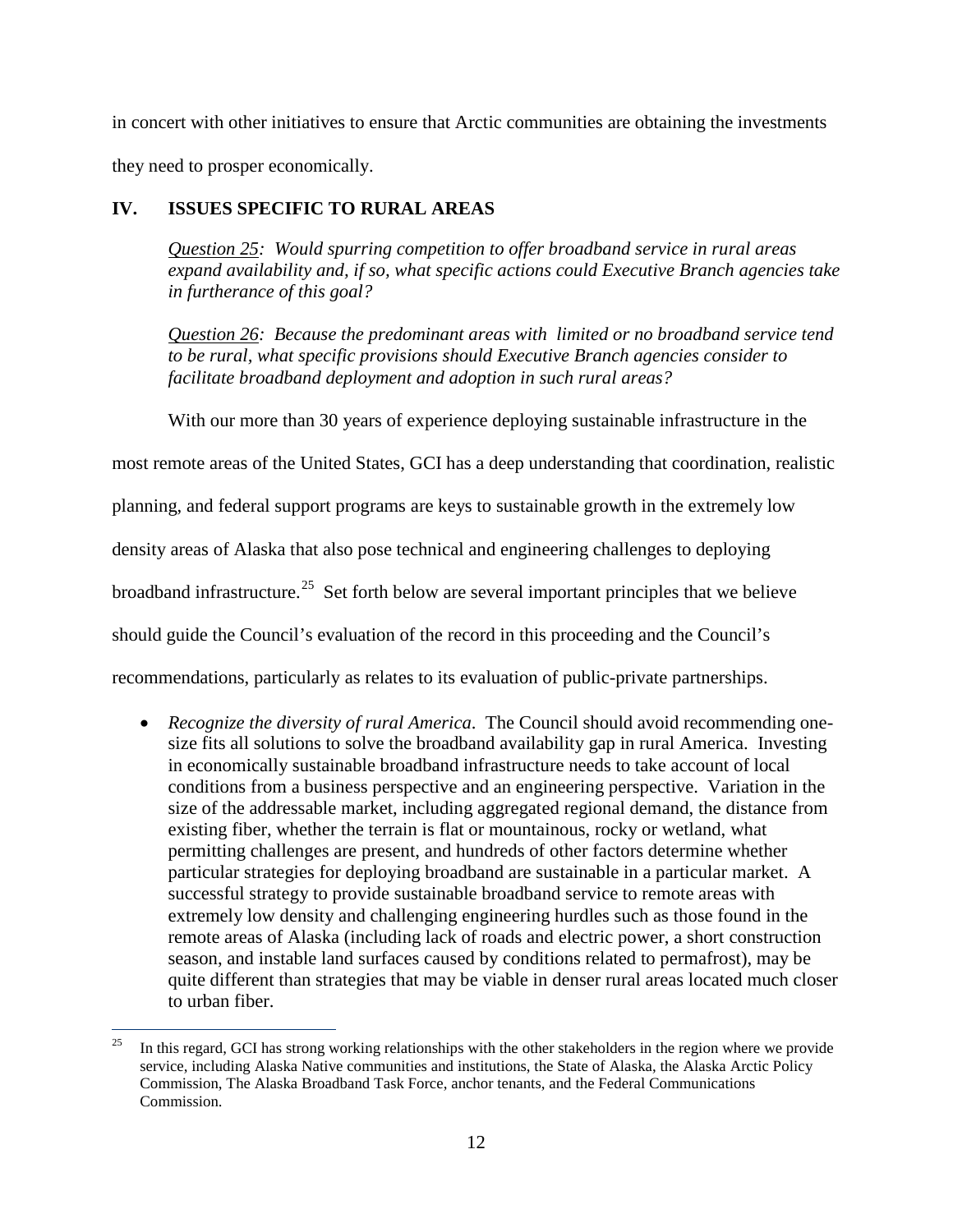- *Economic development will lead to additional investment in telecommunications infrastructure*. Economically stable anchor tenants—customers of broadband services are necessary to support the considerable investment in and ongoing costs of operating broadband infrastructure in rural America.<sup>[26](#page-13-0)</sup> The Council should support policies that foster economic development in rural America, as that can create the economic conditions required for further investments in telecommunications infrastructure.<sup>[27](#page-13-1)</sup>
- *Promote competition to use limited resources efficiently*. Markets and opportunities must be available to all qualified participants. In the telecommunications arena, advancements and innovations have occurred when service providers push each other to improve. Any available public funding must be subject to competitive bid to ensure the positive effects of competition—highest quality in the most cost-effective manner—can be preserved in rural America when public funding is provided to support a business case for broadband deployment. [28](#page-13-2)
- *Satellite-based broadband is not a barrier to economic growth*. Improvements in satellite technology make the delivery of advanced communications services, including to businesses, in the most remote areas of America technically feasible and cost effective through smart network design and operation. Because existing technologies can adequately support projected demand, sound public policy counsels against jeopardizing scarce societal resources on grants and loans for new high-risk telecommunications deployments premised on the faith that "if we build it they will come."[29](#page-13-3) Investment in "gold-standard" telecommunications infrastructure in the hardest-to-reach areas of the United States is appropriate only when projected demand exceeds the capacities of existing networks.
- *Promote sound, sustainable investments*. The Council should ensure that partners in broadband deployment have the experience, competency, and resources necessary to successfully complete and operate projects. A rational, economically sustainable business plan is critical to lasting infrastructure projects, so that communities and other participants can trust that the investments will lead to positive outcomes. Moreover, any public funding for projects should not interfere with basic market forces, strand private investment, duplicate existing government-supported projects, or create unsustainable "white elephants." Establishing policies that ensure project owners must have familiarity with the environment where new service will be deployed, a substantial stake in the

<span id="page-13-0"></span><sup>26</sup> <sup>26</sup> *See* Alaska State Broadband Task Force, *A Blueprint for Alaska's Broadband Future*, at 12 (Oct. 2014) (*Broadband Task Force Report*) (stating that "[c]ollective anchor tenant demand is necessary to spur infrastructure investment and to provide ongoing support to completed projects"), *at* http://www.alaska.edu/files/oit/bbtaskforce/2013-08-AK-Broadband-Task-Force-Report%7CA-Blueprint-for-Alaska%27s-Broadband-Future.pdf.

<span id="page-13-1"></span> $27$  Today, school districts and rural health care providers are the primary anchor tenants for rural broadband services in Alaska; additional anchor tenants would reliably make more investments attractive.

<span id="page-13-2"></span><sup>28</sup> *See Broadband Task Force Report*, at 10 (setting forth implementation practices).

<span id="page-13-3"></span><sup>29</sup> *See Broadband Task Force Report*, at 28 (stating that in some regions of Alaska, broadband delivered by satellite is the only practical alternative); *id*. at 9 (including as a guiding principle that satellite solutions should be included in any final design).